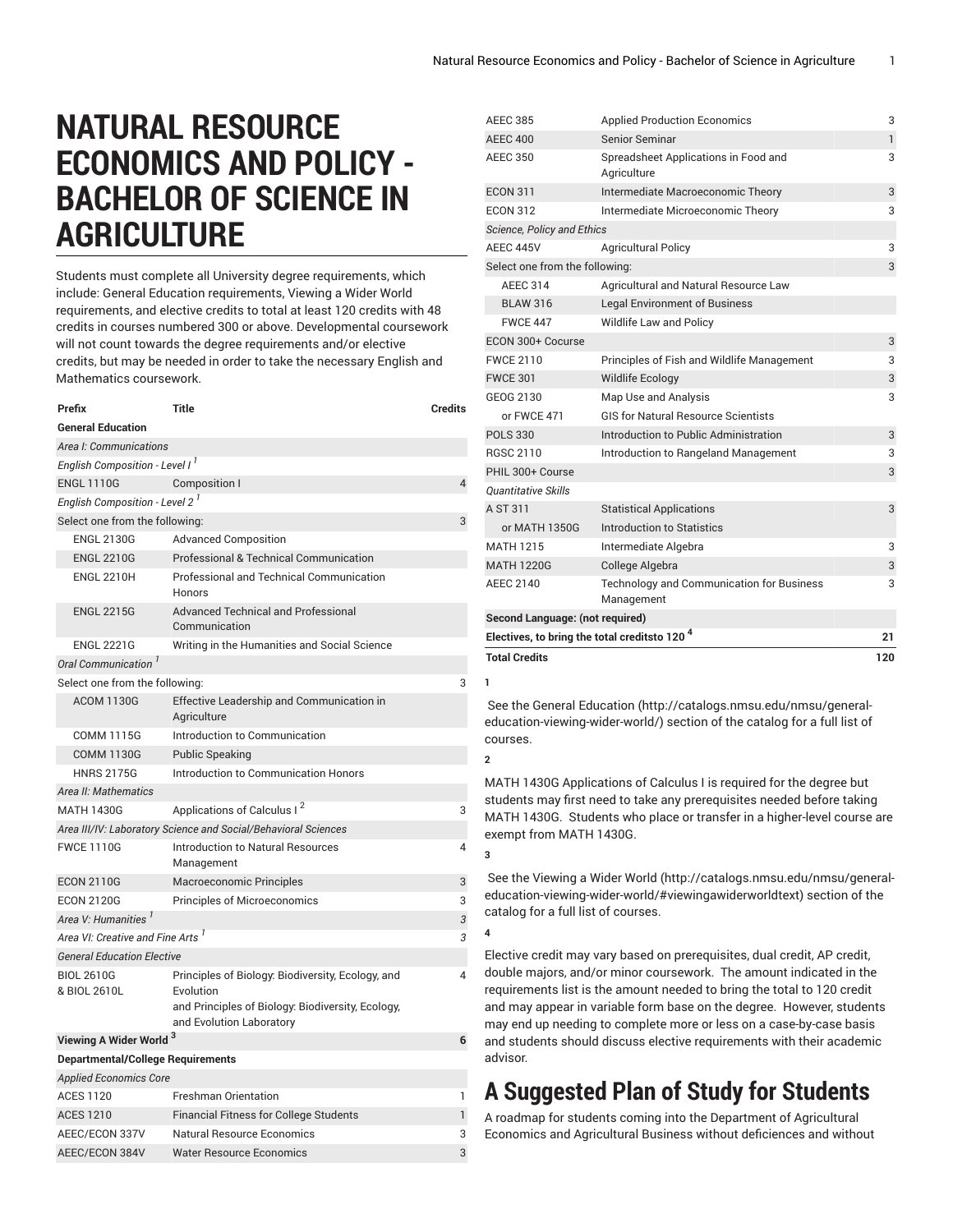advanced coursework, e.g., AP course credit or dual credits wishing to pursue the degree in Natural Economics and Policy (NREP).

This roadmap assumes student placement in MATH 1215 and ENGL 1110G. The contents and order of this roadmap may vary depending on initial student placement in mathematics and english. It is only a suggested plan of study for students and is not intended as a contract. Course availability may vary from fall to spring semester and may be subject to modification or change.

#### **First Year**

| Fall                            |                                                                  | <b>Credits</b> |
|---------------------------------|------------------------------------------------------------------|----------------|
| <b>ACES 1120</b>                | <b>Freshman Orientation</b>                                      | 1              |
| <b>ACES 1210</b>                | Financial Fitness for College Students                           | $\mathbf{1}$   |
| <b>ENGL 1110G</b>               | Composition I                                                    | 4              |
| Area V: Humanities              |                                                                  | 3              |
| <b>AEEC 2140</b>                | <b>Technology and Communication for Business</b><br>Management   | 3              |
| <b>MATH 1215</b>                | Intermediate Algebra                                             | 3              |
|                                 | <b>Credits</b>                                                   | 15             |
| <b>Spring</b>                   |                                                                  |                |
| Choose one from the following   |                                                                  | 3              |
| <b>ENGL 2130G</b>               | <b>Advanced Composition</b>                                      |                |
| <b>ENGL 2210G</b>               | Professional & Technical Communication                           |                |
| <b>ENGL 2210H</b>               | <b>Professional and Technical Communication</b><br><b>Honors</b> |                |
| <b>ENGL 2215G</b>               | Advanced Technical and Professional<br>Communication             |                |
| <b>ENGL 2221G</b>               | Writing in the Humanities and Social Science                     |                |
| <b>ECON 2110G</b>               | Macroeconomic Principles                                         | 3              |
| <b>MATH 1220G</b>               | College Algebra                                                  | 3              |
| <b>RGSC 2110</b>                | Introduction to Rangeland Management                             | 3              |
| Elective Course <sup>2</sup>    |                                                                  | 3              |
|                                 | <b>Credits</b>                                                   | 15             |
| <b>Second Year</b><br>Fall      |                                                                  |                |
| Choose one from the following 1 |                                                                  | 3              |
| <b>COMM 1130G</b>               | <b>Public Speaking</b>                                           |                |
| <b>COMM 1115G</b>               | Introduction to Communication                                    |                |
| <b>ACOM 1130G</b>               | Effective Leadership and Communication in<br>Agriculture         |                |
| <b>HNRS 2175G</b>               | Introduction to Communication Honors                             |                |
| <b>MATH 1430G</b>               | <b>Applications of Calculus I</b>                                | 3              |
| <b>ECON 2120G</b>               | <b>Principles of Microeconomics</b>                              | 3              |
| <b>FWCE 1110G</b>               | <b>Introduction to Natural Resources</b><br>Management           | $\overline{4}$ |
| Elective Course <sup>2</sup>    |                                                                  | 3              |
|                                 | <b>Credits</b>                                                   | 16             |
| Spring                          |                                                                  |                |
| <b>AEEC 350</b>                 | Spreadsheet Applications in Food and<br>Agriculture              | 3              |
| Choose one from the following:  |                                                                  | 3              |
| <b>MATH 1350G</b>               | <b>Introduction to Statistics</b>                                |                |
| A ST 311                        | <b>Statistical Applications</b>                                  |                |
| <b>ECON 312</b>                 | Intermediate Microeconomic Theory                                | 3              |
| <b>FWCE 2110</b>                | Principles of Fish and Wildlife Management                       | 3              |
| Elective Course <sup>2</sup>    |                                                                  | 3              |

**Credits 15**

### **Third Year**

**1**

**2**

**3**

|                                                                        | <b>Total Credits</b>                                                                                    | 120    |
|------------------------------------------------------------------------|---------------------------------------------------------------------------------------------------------|--------|
|                                                                        | <b>Credits</b>                                                                                          | 13     |
| Elective Course <sup>2, 4</sup>                                        |                                                                                                         | 3      |
| PHIL Coures (300-level or above)                                       |                                                                                                         | 3      |
| <b>FWCE 301</b>                                                        | Wildlife Ecology                                                                                        | 3      |
| <b>AEEC 400</b>                                                        | Senior Seminar                                                                                          | 1      |
| <b>AEEC 314</b><br>or BLAW 316<br>or FWCE 447                          | Agricultural and Natural Resource Law<br>or Legal Environment of Business<br>or Wildlife Law and Policy | 3      |
| Spring                                                                 |                                                                                                         |        |
|                                                                        | <b>Credits</b>                                                                                          | 15     |
| Elective Course <sup>2</sup>                                           |                                                                                                         | 3      |
| Elective Course <sup>2</sup>                                           |                                                                                                         | 3      |
| <b>POLS 330</b>                                                        | Introduction to Public Administration                                                                   | 3      |
| AEEC 445V                                                              | <b>Agricultural Policy</b>                                                                              | 3      |
| <b>Fourth Year</b><br>Fall<br>Viewing a Wider World (VWW) <sup>3</sup> |                                                                                                         | 3      |
|                                                                        | <b>Credits</b>                                                                                          | 16     |
| Elective Course                                                        |                                                                                                         | 3      |
| & BIOL 2610L                                                           | Evolution<br>and Principles of Biology: Biodiversity, Ecology,<br>and Evolution Laboratory              |        |
| ECON Course (300-level or above)<br><b>BIOL 2610G</b>                  | Principles of Biology: Biodiversity, Ecology, and                                                       | 3<br>4 |
| or ECON 384V                                                           | or Water Resource Economics                                                                             |        |
| AEEC 384V                                                              | <b>Water Resource Economics</b>                                                                         | 3      |
| VWW - Viewing a Wider World Course 3                                   |                                                                                                         | 3      |
| Spring                                                                 | <b>Credits</b>                                                                                          | 15     |
| GEOG 2130<br>or FWCE 471                                               | Map Use and Analysis<br>or GIS for Natural Resource Scientists                                          | 3      |
| <b>AEEC 385</b>                                                        | <b>Applied Production Economics</b>                                                                     | 3      |
| <b>ECON 311</b>                                                        | Intermediate Macroeconomic Theory                                                                       | 3      |
| AEEC 337V<br>or ECON 337V                                              | <b>Natural Resource Economics</b><br>or Natural Resource Economics                                      | 3      |
| Area VI: Creative or Fine Arts Course <sup>1</sup>                     |                                                                                                         |        |

See the General [Education](http://catalogs.nmsu.edu/nmsu/general-education-viewing-wider-world/) ([http://catalogs.nmsu.edu/nmsu/general](http://catalogs.nmsu.edu/nmsu/general-education-viewing-wider-world/)[education-viewing-wider-world/\)](http://catalogs.nmsu.edu/nmsu/general-education-viewing-wider-world/) section of the catalog for a full list of courses.

Elective credit may vary based on prerequisites, dual credit, AP credit, double majors, and/or minor coursework. The amount indicated in the requirements list is the amount needed to bring the total to 120 credits and may appear in variable form based on the degree. However students may end up needing to complete more or less on a case-by-case basis and students should discuss elective requirements with their advisor.

 See the [Viewing](http://catalogs.nmsu.edu/nmsu/general-education-viewing-wider-world/#viewingawiderworldtext) a Wider World [\(http://catalogs.nmsu.edu/nmsu/general](http://catalogs.nmsu.edu/nmsu/general-education-viewing-wider-world/#viewingawiderworldtext)[education-viewing-wider-world/#viewingawiderworldtext\)](http://catalogs.nmsu.edu/nmsu/general-education-viewing-wider-world/#viewingawiderworldtext) section of the catalog for a full list of courses.